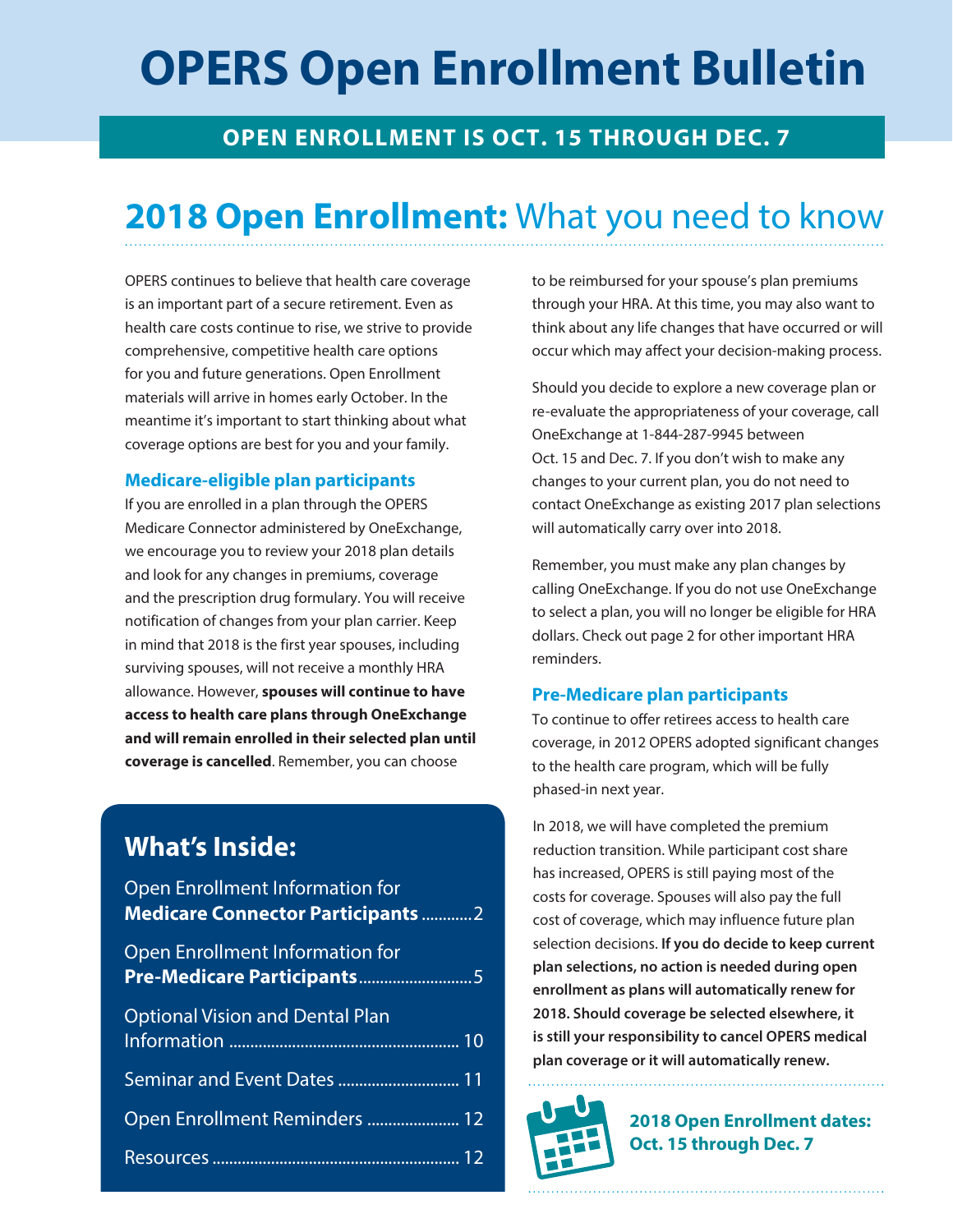### **Open Enrollment**

For retirees who select a plan through the OPERS Medicare Connector, administered by OneExchange. Review your current medical and prescription drug plan and evaluate if your needs have changed. Look for changes in premium costs, plan design and prescription drug formulary and determine if you want to explore other plans or evaluate the appropriateness of your current plan. Remember, to remain eligible to receive the HRA allowance, you must enroll in a medical plan through OneExchange. Questions? Contact OneExchange at 1-844-287-9945.

#### **Important 2018 HRA Reminders**

Retirees will receive the third annual installment of the \$300 HRA deposit from OPERS in January. Eligible reimbursement expenses include medical, vision, dental and Medicare Part B premiums, prescription drug costs and other out-ofpocket expenses as defined by the IRS. A \$2.33 administrative fee is applied each month to cover the cost of administering the account.

More information about the HRA reimbursement process is offered in the new How to Use Your Health Reimbursement Arrangement seminar. Additional information is also available online at opers.org; seminar dates and locations are printed on page 11.

#### **New HRA reimbursement forms coming**

This fall, OneExchange introduces enhanced reimbursement claim forms. Forms include a personalized bar code specific to each account, providing additional account security and speeding up internal processing time, allowing for real-time claim tracking via your OneExchange online account. The updated forms will be accessible through your OneExchange online account or by calling OneExchange. Further communication and updated forms will be mailed by OneExchange beginning late September. Questions? Contact OneExchange.

### **Plan Changes**

#### **Action Required**

Review 2018 plan details in materials provided by your plan carrier and look for any changes in premiums and plan design. Remember to evaluate the prescription drug formulary as these sometimes change from year to year.

#### **No Action Required**

If you do not want to make changes, no action is needed. Plans will automatically carry over into 2018.

### **Action Required**

Changing medical or prescription drug plans? Call OneExchange during open enrollment to review plan options. Selecting a Medigap plan may require medical underwriting.

#### **Reimbursements**

#### **No Action Required**

If you previously set up auto reimbursement for plan premiums through OneExchange and you do not change plans, these arrangements will continue into 2018.

## **Action Required**

Changing medical plan carriers? Automatic reimbursement does not transfer over between carriers. Check to see if the new carrier offers auto reimbursement. Also, reimbursement timing varies by carrier.

### **Action Required**

Recurring premium claim forms for 2018 Medicare Part B and OPERS vision and dental premiums need resubmitted each year. **New for 2018 - OPERS will mail a copy of your Health Care Premium Receipt in mid-December** which needs submitted to establish these recurring premiums that are deducted from your OPERS pension benefit.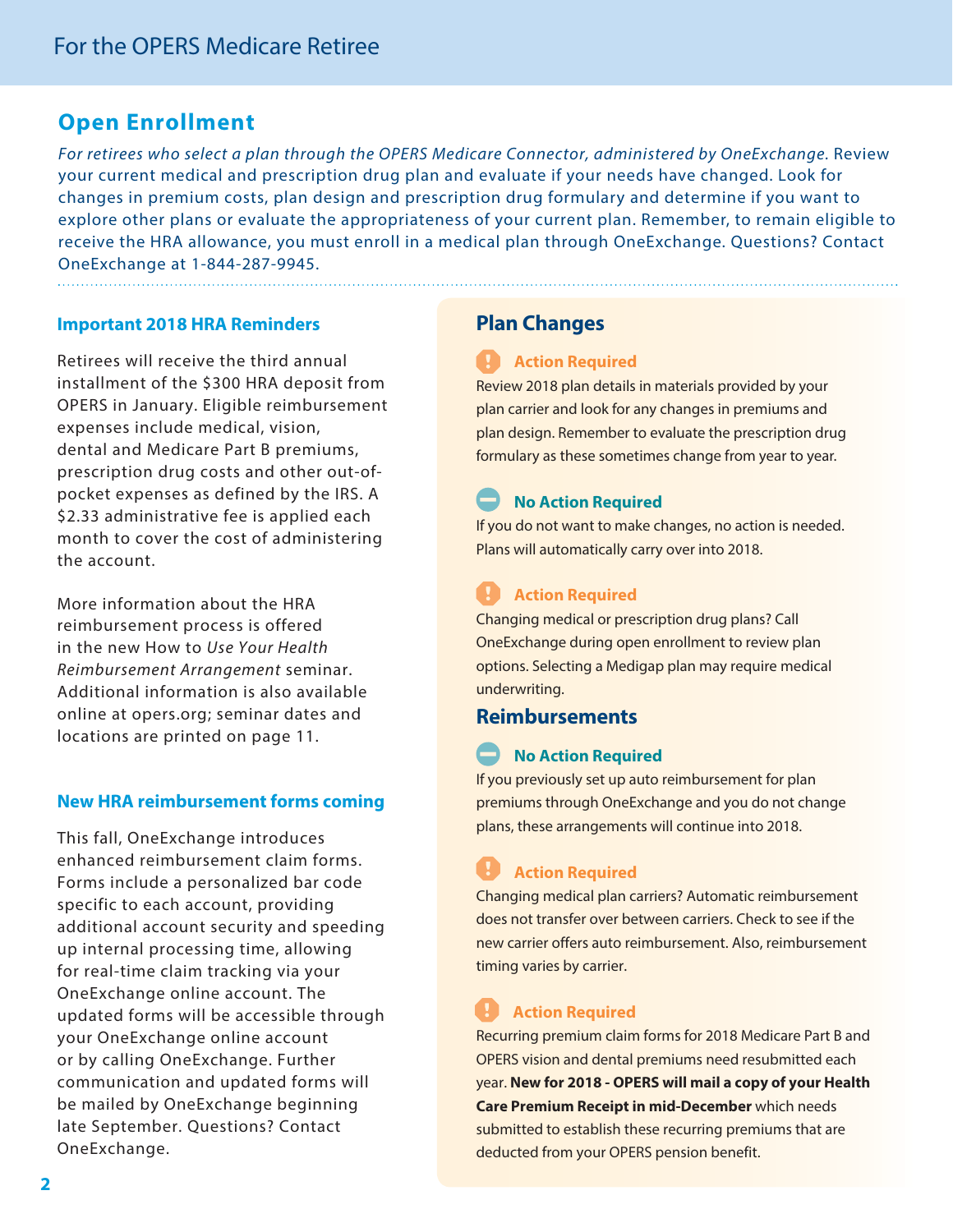## **Medicare Scenarios**

The examples below show different ways Medicare-eligible retirees may choose to use their monthly allowance after enrolling in a Medicare plan through OneExchange.



## **Meet Sam**

Sam is 66 years old and retired at the end of 2016. Sam is an avid fisherman who lives lakeside in northern Ohio and plans to stay there during retirement. Sam does not currently take on a lot of health care expenses, but likes the idea of having a safety net

should a significant health problem surface. He does not intend to move, so staying within a network of participating providers is not a problem.

**Sam chose a Medicare Advantage plan which includes prescription coverage.** With the money left over in his account every month, he receives reimbursement for his Medicare Part B premium and OPERS dental plan premium. Sam even has money remaining to be reimbursed for any office visits, co-pays, and other qualified medical expenses as defined by the IRS.

| OPERS allowance amount             | \$337.00   |
|------------------------------------|------------|
| Medicare Advantage<br>plan premium |            |
|                                    | $-564.59$  |
| Medicare Part B premium            | $-5134.00$ |
| OPERS dental plan                  | $-55.62$   |
| <b>Total left in HRA account</b>   | \$132.79   |
|                                    |            |

# Sam's monthly account snapshot

## **Meet Dan and JoAnn**

Dan is 70 years old, retired and receiving an OPERS pension. His wife, JoAnn, hasn't worked outside their home and relies on Dan's retirement to receive health care coverage. Dan has a chronic condition and doesn't want to have to

stay within a network of physicians, so he's chosen a Medigap plan and a stand-alone Medicare Part D prescription drug plan through OneExchange.

**JoAnn selects a Medicare Advantage plan with prescription drug coverage (MAPD).** Effective January 2018, JoAnn will not receive an allowance toward the cost of her Medicare plan, but she decides to remain enrolled. After paying for his and JoAnn's medical premiums, Dan has \$72.99 remaining in his HRA account monthly that he can use to receive reimbursement for dental or vision premiums as well as other qualified expenses.

| OPERS allowance amount<br>Medigap plan premium (Dan) - \$172.15<br>Medicare Part D premium (Dan) - \$27.17 | \$337.00             |  |
|------------------------------------------------------------------------------------------------------------|----------------------|--|
| Medicare Advantage<br>plan premium (JoAnn)<br><b>Total left in HRA account</b>                             | $-564.69$<br>\$72.99 |  |
| Dan and JoAnn's monthly<br>account snapshot                                                                |                      |  |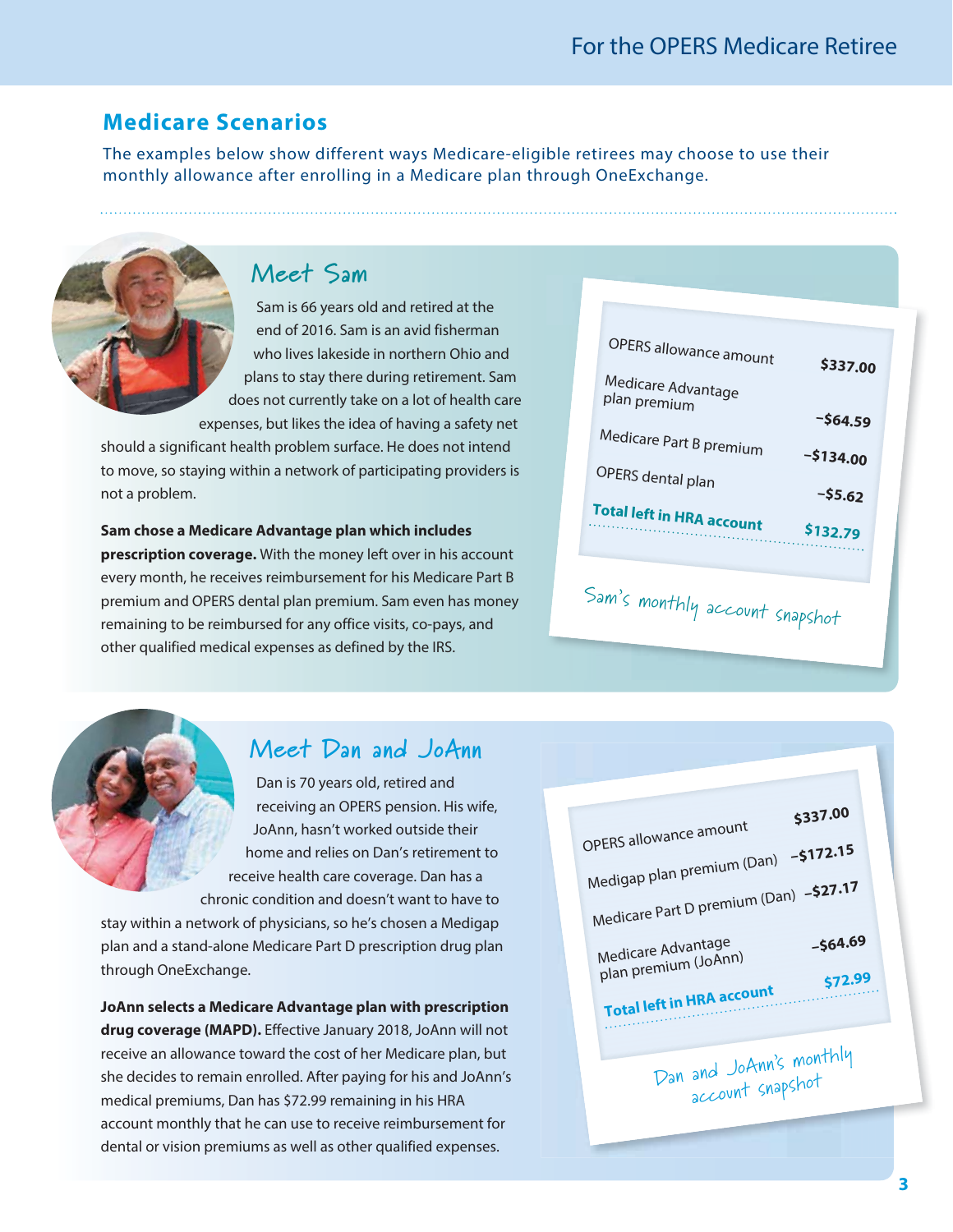### **Humana Interim Plan transition**

Medicare-eligible retirees who are not eligible to participate in the Connector have been enrolled in the Humana Interim Plan. This group includes Medicare-eligible, re-employed retirees and their eligible Medicare dependents as well as Medicare-eligible retirees under age 65 with end-stage renal disease.

#### **The Humana Interim Plan is terminating on Dec. 31, 2017.**

Plan participants will automatically transition to the Medicare Re-employed Plan, administered by Medical Mutual. Plan coverage will not change. Those affected by this change will see Medical Mutual listed as the provider on their 2018 open enrollment statement. Should current plan participants wish to cancel coverage, they may do so at any time.

New carrier identification cards will be issued by Medical Mutual and are to be submitted to providers with the Medicare card when seeking treatment. Like the Humana Interim Plan, the Medicare Re-employed Plan acts as secondary coverage to Medicare.

## **2018 Medicare Re-employed Plan**

| Annual deductible               | \$500      |
|---------------------------------|------------|
| Total out-of-pocket maximum     | \$1,350    |
| Office visit copay (primary)    | 4%         |
| Office visit copay (specialist) | 8%         |
| Emergency room/urgent care      | \$50       |
| Preventive services             | 100%       |
| Skilled nursing/hospice         | 100% / 95% |
| Other medical services          | 4%         |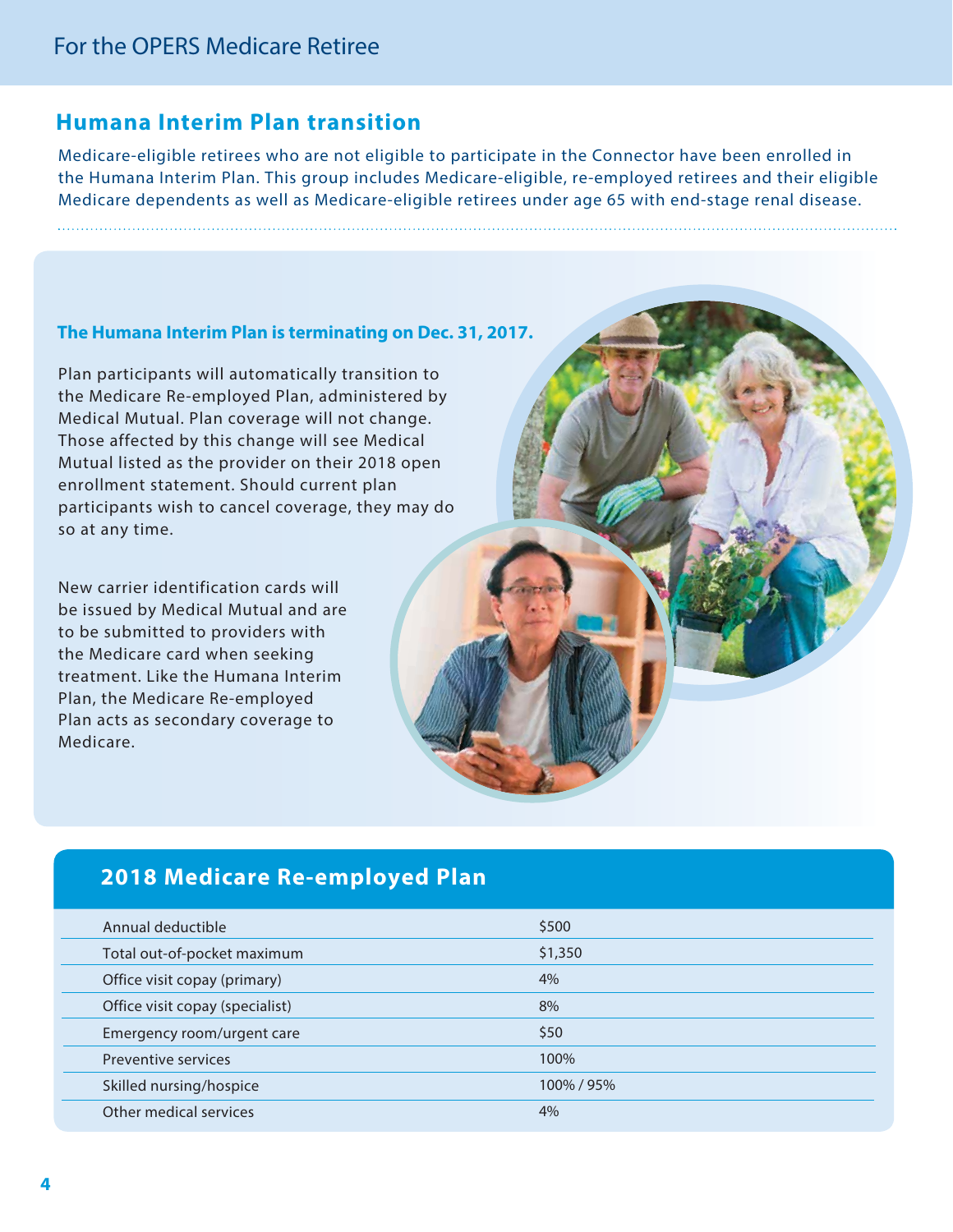## For the OPERS Pre-Medicare Retiree

## **Pre-Medicare OPERS Plan Participants**

In 2018, pre-Medicare plan participants will share a higher percentage of plan costs than they did in 2017. Keep in mind that while participants are being asked to share more of the costs, most of the plan costs will still be paid by OPERS.

Spouses who remain enrolled in the pre-Medicare plan will also be responsible for the full cost of OPERS health care coverage. As a result, some retirees may decide the premium to cover a spouse not- yet eligible for Medicare is more than they can comfortably afford. In this case, there are a number of options available through the Health Care Marketplace, commonly referred to as Exchange plans. And, depending on income level, you may qualify for substantial help from the federal government to pay for a plan via the marketplace. Refer to page 11 for a list of resources.

Note: If an outside plan is selected, you are still responsible for canceling OPERS spouse coverage as it will not automatically terminate.



## **Pre-Medicare Scenarios**

The following scenarios show a 2018 snapshot of what it will cost to insure Jim, Linda and Charles who have all retired at different stages during public employment and are not yet eligible for Medicare. Notice that 83 percent of pre-Medicare retirees will receive at least a 75 percent allowance from OPERS toward the cost of coverage.



#### Years of service: **35** | Age at retirement: **64**

Jim loves reading books and spent his entire career working in the library system. After working 35 years in an OPERS-covered position, Jim retired in 2017 at the age of 64. He now spends his time gardening and catching up on the latest New York Times Best Seller novels.

90% allowance example

**OPERS Pays .......................\$1,117.65 Jim Pays ................................. \$41.96**

**Total cost ..........................\$1,159.61 96%**

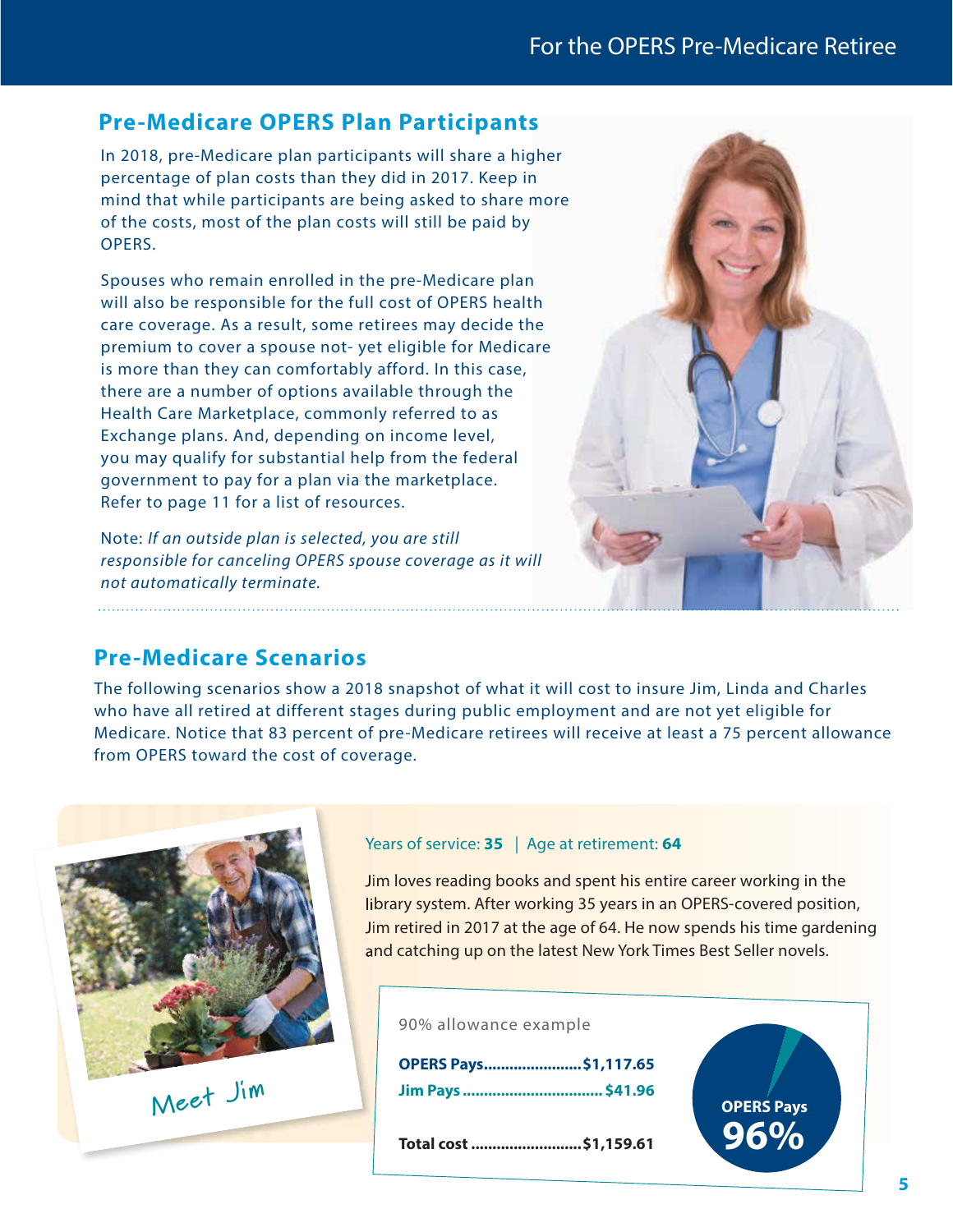## **Pre-Medicare Scenarios** (continued)





#### Years of service: **20** | Age at retirement: **60**

Charles spent half of his career in the private sector before moving into an OPERS-covered position at a local university. He retired at age 60 in 2015 and currently spends his time fishing and exploring the outdoors.



Retiree premiums will vary based on age and years of service at retirement. The total premium costs shown include the \$74 premium reduction. The premium reduction does not apply to spouses, surviving spouses, dependents or re-employed retirees.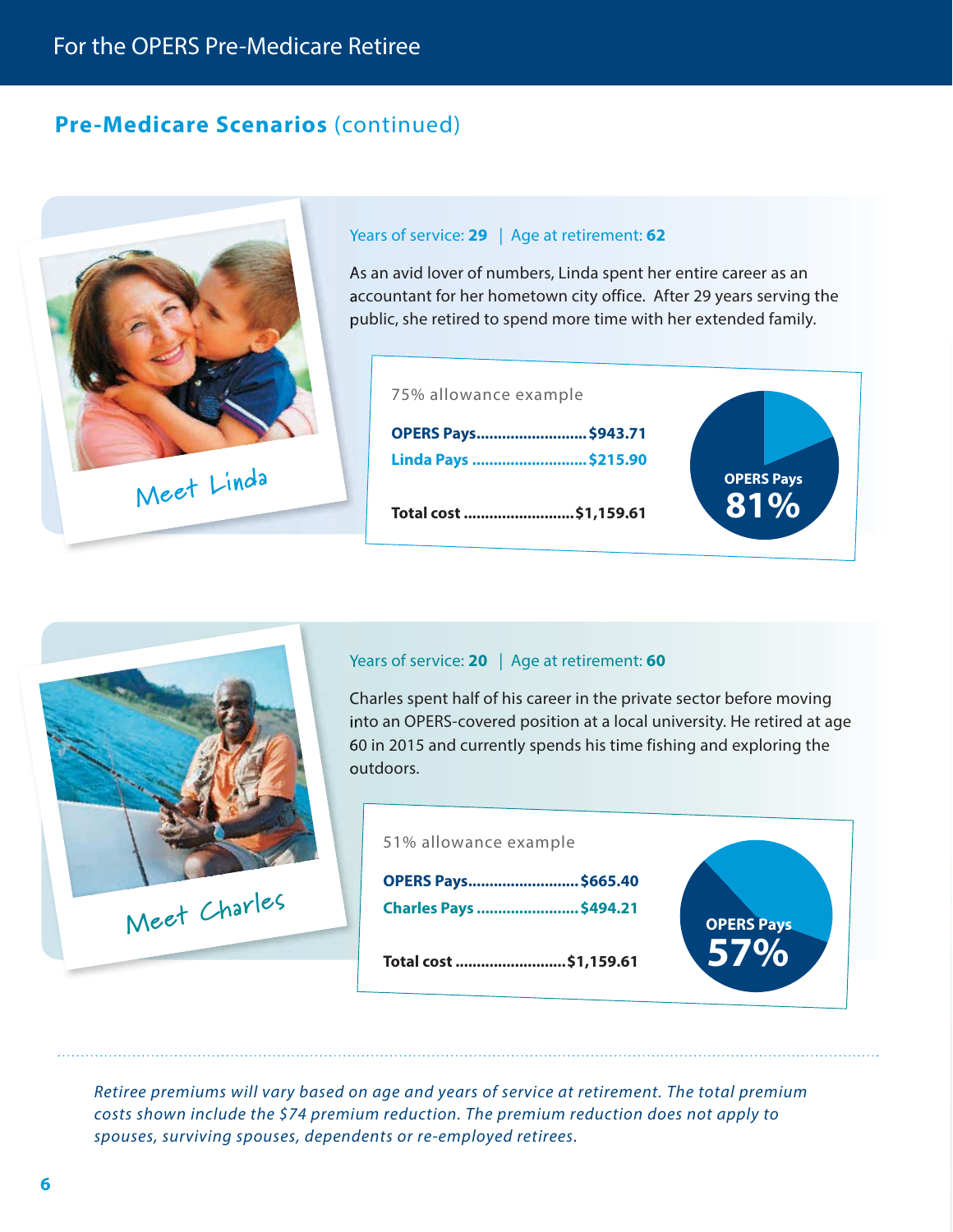**7**

## **Pre-Medicare OPERS Retiree Health Plan Highlights**

#### **OPERS Retiree Health Plan administered by Medical Mutual**

The chart on this page is a basic overview of the medical plan for anyone participating in the OPERS group health care plan and Pre-Medicare Re-Employed Plan (formerly known as the Medical Mutual Interim Plan) in 2018. Co-insurance, copays and plan design will not change in 2018 for both the OPERS Retiree Medical Mutual PPO Plan and the Pre-Medicare Re-employed Plan. The Pre-Medicare Re-employed Plan is identical to the OPERS Retiree Medical Mutual PPO Plan.

## **2018 OPERS Retiree Health Plan**

| Deductible (in-network)                            | \$1,000               |
|----------------------------------------------------|-----------------------|
| Total (in-network) out-of-pocket maximum           | \$4,900               |
| Deductible (out-of-network)                        | \$2,000               |
| Total (out-of-network) out-of-pocket maximum       | \$7,000               |
| Office visit copay (medical home)                  | \$15                  |
| Office visit copay (primary care physician or PCP) | \$25                  |
| Office visit copay (specialist)                    | \$40                  |
| Inpatient copay                                    | \$150                 |
| Emergency room                                     | \$150 (emergency)     |
|                                                    | \$250 (non-emergency) |
| <b>Preventive services</b>                         | 100%                  |
| Skilled nursing/hospice                            | 100%                  |
| Other medical services                             | 25% co-insurance      |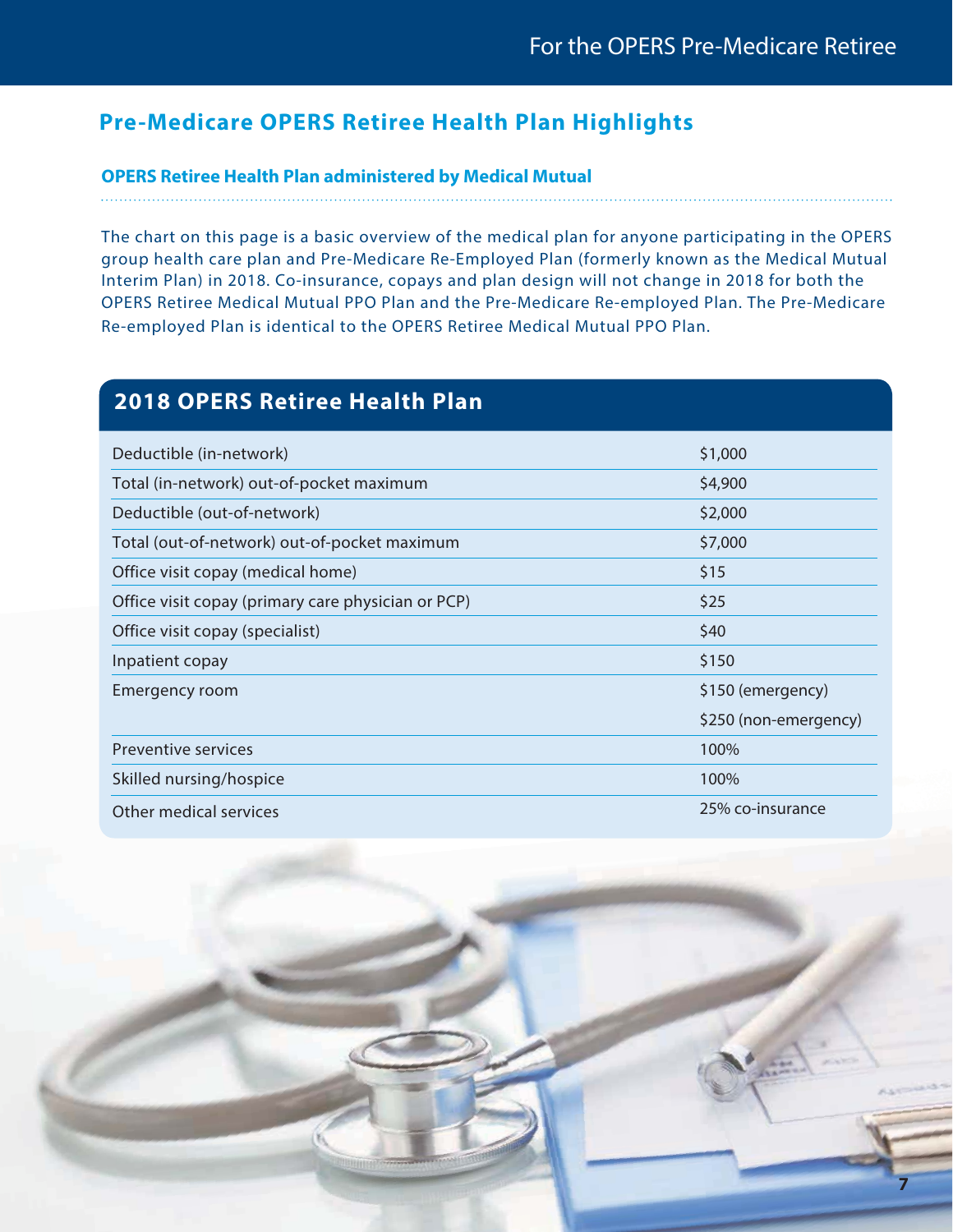## **Pre-Medicare Prescription Drug Plan**

#### **OPERS Prescription Drug Coverage Plan administered by Express Scripts**

The chart on this page is a basic overview of the prescription drug plan for anyone participating in an OPERS group health care plan in 2018. There are three changes for the upcoming year:

- The brand deductible will increase from \$200 to \$300, in part to encourage generic utilization.
- The specialty drug brand formulary maximum increases by \$50 to \$200; also in place to encourage generic utilization.

The current annual maximum out-of-pocket for prescription drug spend will increase by \$500, from \$1,950 to \$2,450.

## **2018 Prescription Drug Plan**

| Retail pharmacy network                                       | 55,000 pharmacies                |
|---------------------------------------------------------------|----------------------------------|
| Annual deductible(s)                                          | \$100 (generics)                 |
|                                                               | \$300 (brands)                   |
| Formulary                                                     | High performance                 |
| Generics                                                      | 20% co-insurance                 |
|                                                               | \$4 min/\$8 max retail           |
|                                                               | \$10 min/\$20 max mail           |
| Formulary brand                                               | 30% co-insurance                 |
|                                                               | \$30 min/\$60 max retail         |
|                                                               | \$75 min/\$150 max mail          |
| Non-formulary brand                                           | <b>NOT COVERED</b>               |
| Specialty drugs - Brand                                       | 40% co-insurance                 |
|                                                               | $$200$ max                       |
| Specialty drugs - Biosimilar/Generic                          | 40% co-insurance                 |
|                                                               | \$100 max                        |
| Value-based insurance design (VBID) - VBID Generics for       | \$0                              |
| chronic conditions including asthma, COPD, heart disease,     |                                  |
| hypertension, high cholesterol, depression and diabetes       |                                  |
| Generic PPIs - Medications treating acid-reflux and heartburn | 50% co-insurance                 |
|                                                               | \$25 retail min/\$62.50 mail min |
| Annual out-of-pocket maximum                                  | \$2,450 (per ACA limits)         |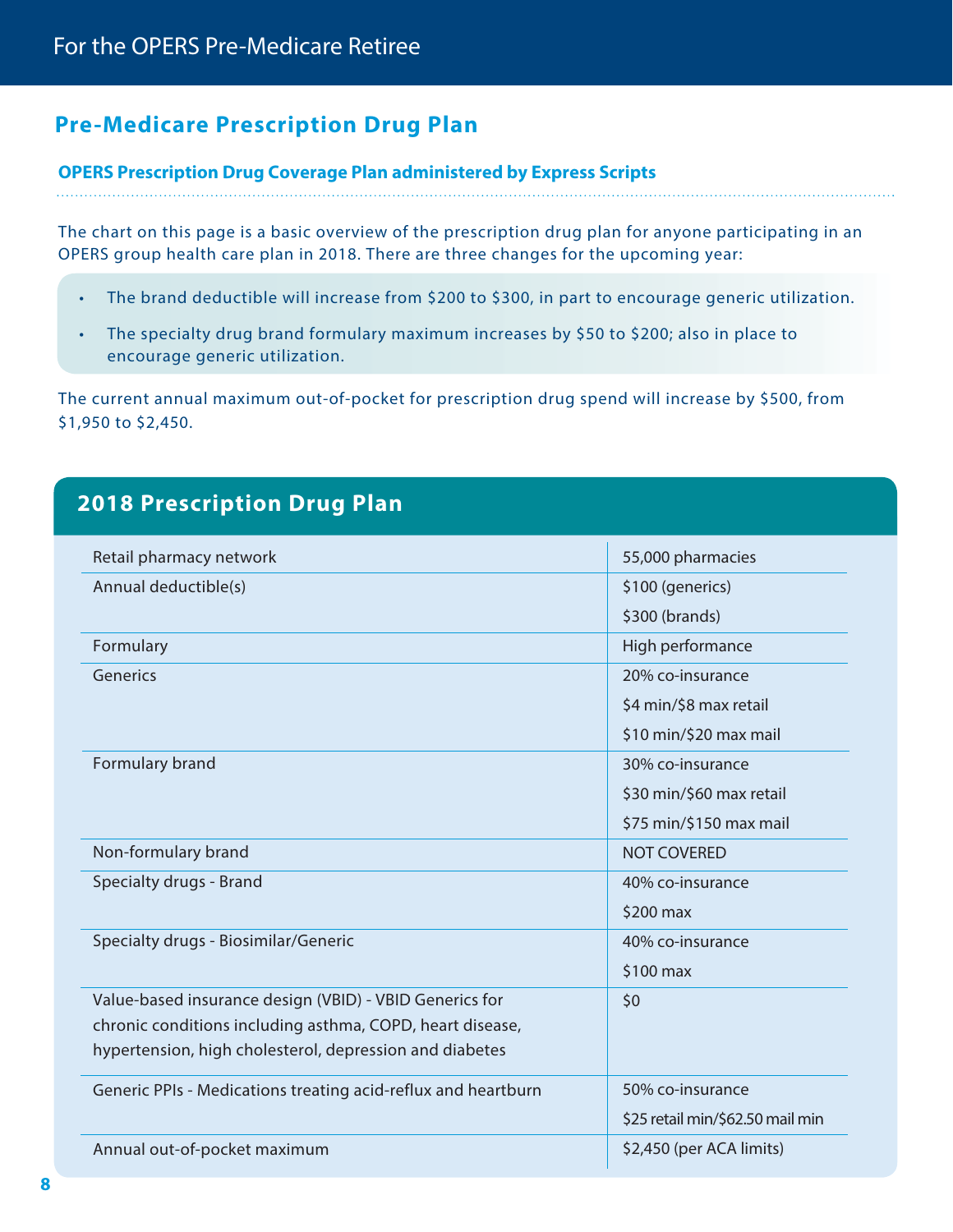## **Pre-Medicare OPERS Retiree Health Plan Highlights**

**Pre-Medicare retirees should complete the Medical Mutual Eye on Health Questionnaire**

The Medical Mutual Eye on Health Questionnaire serves as a tool to help OPERS Medical Mutual Plan participants learn more about personal health and steps to take to assist in achieving personal health goals. Results of the questionnaire point participants in the direction of available wellness resources that help set and meet goals that include staying healthy and managing and/ or lowering the risk of chronic conditions.

One of the available resources is the Diabetes Prevention Program, or DPP. The DPP is a proven yearlong program that focuses on healthy eating and physical activity and is offered through local YMCA's. Visit opers.org/videos to watch a testimonial video from an OPERS plan participant and learn more about what this program and others can do for you. To access the questionnaire, visit medmutual.com and sign into My Health Plan. Questionnaire completion is not required to participate in any of the wellness programs.

#### **Diabetes is preventable.**

MEDICAL MUTUAL



Approximately **13,000** pre-Medicare plan participants have been diagnosed with diabetes



Health care costs for pre-Medicare plan participants with diabetes are **greater than 2 times** the costs for those without diabetes



Another estimated **15,000+** are at risk for developing diabetes within the next **5 years**



OPERS' prevalence of diabetes goes **beyond Ohio** which exceeds national statistics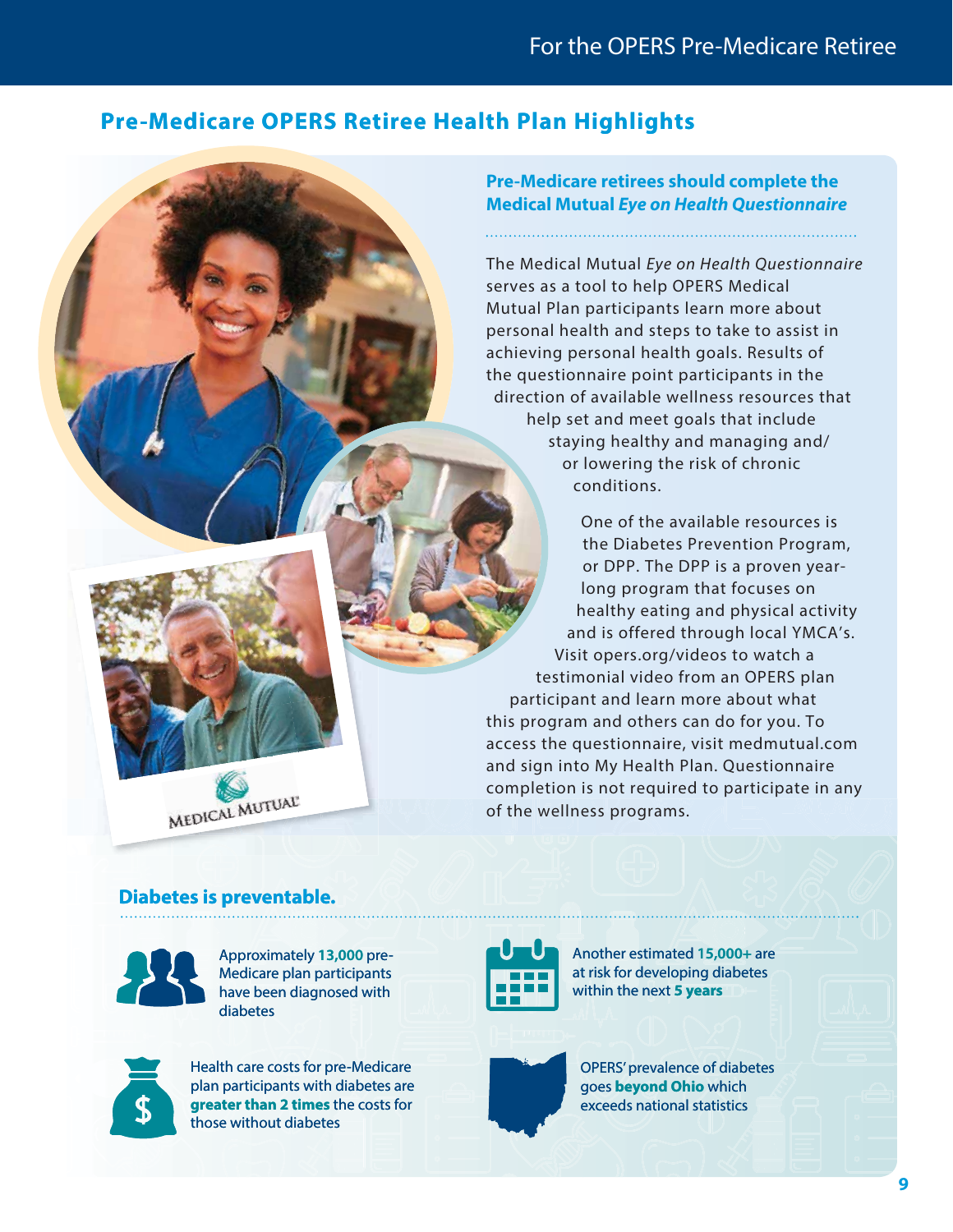## **OPERS Retiree Vision and Dental Plans**

Optional vision and dental coverage information will be included in open enrollment materials. Both Medicare and pre-Medicare plan participants will receive information in early October.

- The OPERS vision plan administered by Aetna will not change plan design or premium amounts in 2018.
- The OPERS dental plan administered by MetLife will have a premium increase of less than \$3.00 which reflects changes in industry tax and increased use of higher-cost services; plan design will remain unchanged.

If you would like to make adjustments to your current optional OPERS vision and/or dental coverage, please refer to your open enrollment guide.

## **Seminar Event/Dates – Live Events**

#### **The OPERS Education Team is coming to a location near you!**

The OPERS education team will host seminars around the state to help pre-Medicare retirees learn about Transitioning to the Connector. Seats are limited and registration is required.

Registration must be completed through your OPERS online account or by calling OPERS at 1-800-222-7377.

Seminars begin at 10 a.m.; see page 11 or visit

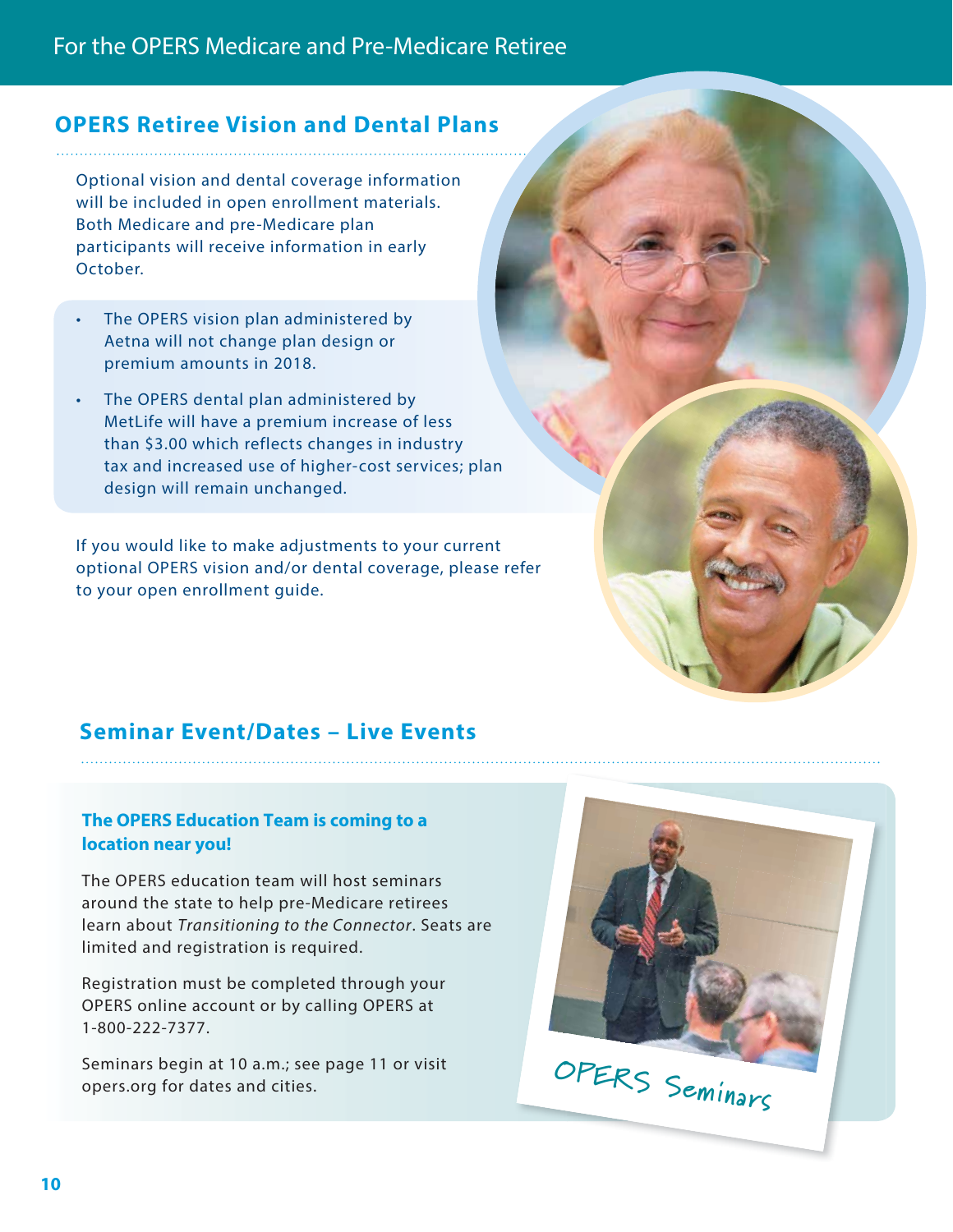## **Seminar Event/Dates – Live Events** (continued)

#### **New in 2018 . . . HRA seminars focused on How to Use Your Health Reimbursement Arrangement**

The goal of this seminar is to help retirees who are enrolled in a plan through the Connector better understand and manage their HRA. Topics cover payment types, forms, common questions and online account features as well as important information for spouses and caregivers.

Seminars begin at 2 p.m. at each of the listed locations:

| October 10      | October 25        | <b>November 2</b> | November 15    |
|-----------------|-------------------|-------------------|----------------|
| Toledo, OH      | Strongsville, OH  | Athens, OH        | Zanesville, OH |
|                 | Westlake, OH      |                   |                |
| October 12      |                   | November 7        | November 16    |
| Cambridge, OH   | October 26        | Worthington, OH   | Findlay, OH    |
| Chillicothe, OH | Steubenville, OH  |                   |                |
|                 |                   | November 9        | November 29    |
| October 17      | <b>October 31</b> | Boardman, OH      | Bellville, OH  |
| Lima, OH        | Independence, OH  |                   |                |
|                 |                   | November 14       | November 30    |
| October 24      | November 1        | Canton, OH        | Lancaster, OH  |
| Cincinnati, OH  | Akron, OH         | Columbus, OH      |                |
| Portsmouth, OH  |                   |                   |                |

**Listen from your living room** Log in to a "live" online webinar session. Register online by visiting the Educational Opportunities for Retirees section at opers.org. Open Enrollment webinars kick off in October.

## **Resources for Spouse Coverage**

## **Health Insurance Marketplace**

1-800-318-2596 healthcare.gov

#### **Ohio Department of Aging/ Medicare Fraud Reporting**

1-800-266-4346 aging.ohio.gov

## **Ohio Department of Insurance Consumer Services**

1-800-686-1526 insurance.ohio.gov

#### **Ohio Department of Job and Family Services/Ohio Medicaid** 1-800-324-8680

jfs.ohio.gov/ohp medicaid.ohio.gov

#### **Medicare**

1-800-633-4227 medicare.gov

#### **Ohio Department of Health** 1-800-342-0553 odh.ohio.gov

**Ohio Senior Health Insurance Information Program (OSHIIP)** 1-800-686-1578 insurance.ohio.gov

**U.S. Department of Health & Human Services Office of Inspector General** 1-800-HHS-TIPS (1-800-447-8477) stopmedicarefraud.gov